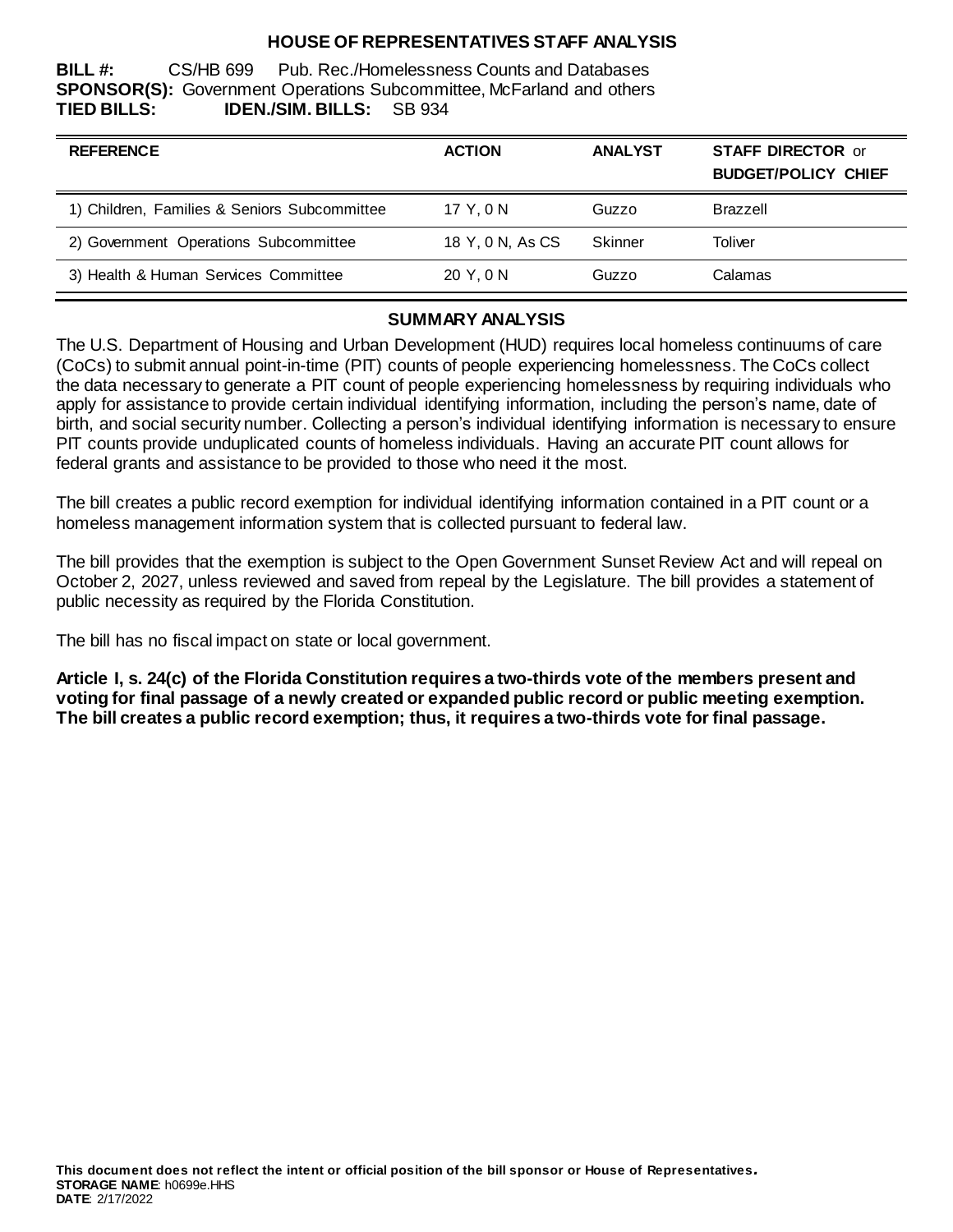## **FULL ANALYSIS**

## **I. SUBSTANTIVE ANALYSIS**

## A. EFFECT OF PROPOSED CHANGES:

## **Background**

### Public Records

Article I, s. 24(a) of the Florida Constitution sets forth the state's public policy regarding access to government records. This section guarantees every person a right to inspect or copy any public record of the legislative, executive, and judicial branches of government. The Legislature, however, may provide by general law for the exemption of records from the requirements of Article I, section 24(a).<sup>1</sup> The general law must state with specificity the public necessity justifying the exemption and must be no more broad than necessary to accomplish its purpose.<sup>2</sup>

Public policy regarding access to government records is addressed further in the Florida Statutes. Section 119.07(1), F.S., guarantees every person a right to inspect and copy any state, county, or municipal record. Furthermore, the Open Government Sunset Review Act<sup>3</sup> provides that a public record or public meeting exemption may be created or maintained only if it serves an identifiable public purpose. In addition, it may be no broader than is necessary to meet one of the following purposes:

- Allow the state or its political subdivisions to effectively and efficiently administer a governmental program, which administration would be significantly impaired without the exemption;
- Protect sensitive personal information that, if released, would be defamatory or would jeopardize an individual's safety; however, only the identity of an individual may be exempted under this provision; or
- Protect trade or business secrets.<sup>4</sup>

The Open Government Sunset Review Act requires the automatic repeal of a newly created exemption on October 2nd of the fifth year after creation or substantial amendment, unless the Legislature reenacts the exemption.<sup>5</sup>

## Continuums of Care (CoC)

A CoC is a group of organizations that are responsible for coordinating, planning, and pursuing an end to homelessness in a designated catchment area.<sup>6</sup> Florida has 27 CoCs of varying sizes and geographic areas.<sup>7</sup> Each CoC is represented by a CoC lead agency. $8$  The lead agency is responsible for applying to HUD for federal grants and distributing grant funds to other CoCs and local homeless organizations in their catchment area.<sup>9</sup>

l

<sup>7</sup> Department of Children and Families, *Continuums of Care and Local Providers of Service*, CoC Contact Table, *available at* <https://www.myflfamilies.com/service-programs/homelessness/docs/CoC%20Contact%20Table.pdf> (last visited February 4, 2022). <sup>8</sup> Section 420.621(2), F.S.; *see* also s. 420.6225, F.S.

<sup>1</sup> Art. I, s. 24(c), FLA. CONST.

<sup>2</sup> *Id*.

<sup>3</sup> Section 119.15, F.S.

<sup>4</sup> Section 119.15(6)(b), F.S.

<sup>5</sup> Section 119.15(3), F.S.

 $6$  Section 420.621(1), F.S. CoCs can be composed of nonprofit homeless providers, victim service providers, faith-based organizations, governments, businesses, advocates, public housing agencies, school districts, social service providers, mental health agenci es, hospitals, universities, affordable housing developers, law enforcement, organizations that serve homeless and formerly homeless veterans, and organizations that serve homeless and formerly homeless persons.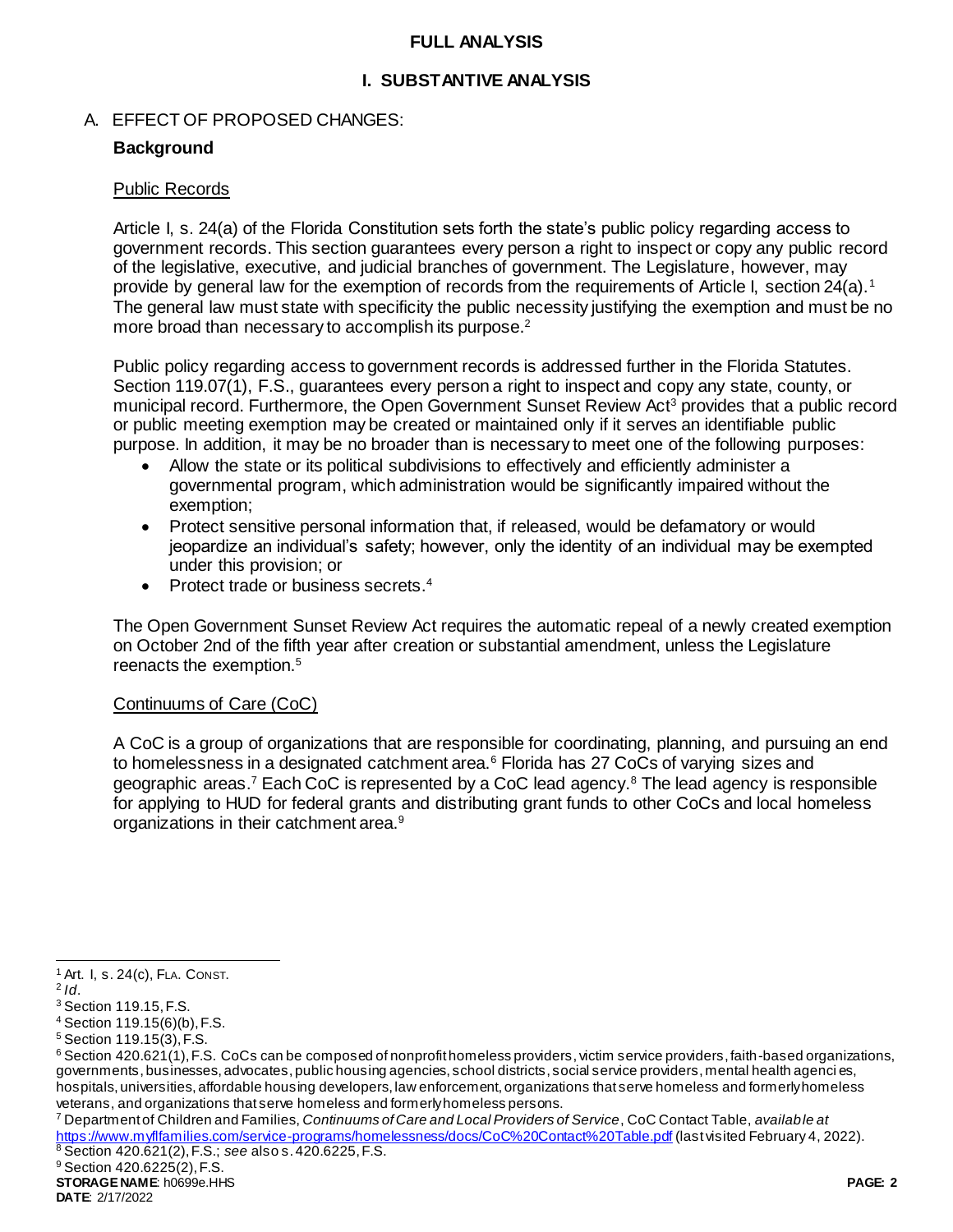## Federal Homelessness Grants

In 2009, Congress enacted the Homeless Emergency Assistance and Rapid Transition to Housing (HEARTH) Act.<sup>10</sup> The HEARTH Act created two main federal programs administered by the U.S. Department of Housing and Urban Development (HUD), which distribute federal homelessness grant funding: the Emergency Solutions Grants (ESG) program and the Continuum of Care (CoC) program.<sup>11</sup> The ESG program distributes grant funds primarily for emergency sheltering of the homeless.<sup>12</sup> The CoC program distributes grant funds to assist with the longer-term housing and service needs of the homeless.<sup>13</sup>

# *Homeless Management Information Systems*

To be eligible to receive federal grants, HUD requires a CoC to have a homeless management information system (HMIS) with the capacity to collect unduplicated counts of individuals and families experiencing homelessness.<sup>14</sup> CoCs use the information collected from serving homeless individuals and families to determine future needs and establish funding priorities.<sup>15</sup>

HUD also requires a CoC to report certain universal data elements into its HMIS.<sup>16</sup> The universal data elements include personal identifying information that are necessary to produce an unduplicated estimate of the number of homeless people accessing services from homeless providers. The universal data elements include an individual's:

- Name;
- Social security number;
- Date of birth:
- Ethnicity and race;
- Gender:
- Veteran status:
- Disabling condition;
- Residence prior to program entry;
- Zip code of last permanent residence;
- Program entry date and exit date;
- Unique personal identification number;
- Program identification number; and
- Household identification number.<sup>17</sup>

HUD requires all homeless organizations that record or process personal protected information (PPI) of homeless individuals into a HMIS to comply with certain standards to protect the confidentiality of PPI, while allowing for reasonable, responsible, and limited use and disclosure of data.<sup>18</sup> Specifically, HUD restricts the disclosure of personal identifying information to the following circumstances:

- To provide or coordinate services to an individual;
- To provide payment or reimbursement for services;
- To carry out administrative functions; and

<sup>17</sup> *Id*. at pg. 45905.

l  $10$  Homeless Emergency Assistance and Rapid Transition to Housing Act of 2009, Pub. L. No. 111-22, 111<sup>th</sup> Cong. (May 20, 2009). <sup>11</sup> *Id*.

 $12$  *Id.* 

 $13$  *Id.* 

<sup>14</sup> Title II, Emergency Solutions Grant Program, § 1203(f), and Title III, Continuum of Care Program, § 423(a)(9); *see also* The HUD Exchange, *HMIS Requirements*, *available at* <https://www.hudexchange.info/programs/hmis/hmis-requirements/>(last visited February 4, 2022).

<sup>15</sup> *Id*.

<sup>16</sup> *The Federal Register*, Vol. 69, No. 146, July 30, 2004, Notices, pg. 45901, *available at* [https://www.govinfo.gov/content/pkg/FR-2004-](https://www.govinfo.gov/content/pkg/FR-2004-07-30/pdf/04-17097.pdf) [07-30/pdf/04-17097.pdf](https://www.govinfo.gov/content/pkg/FR-2004-07-30/pdf/04-17097.pdf)(last visited February 4, 2022).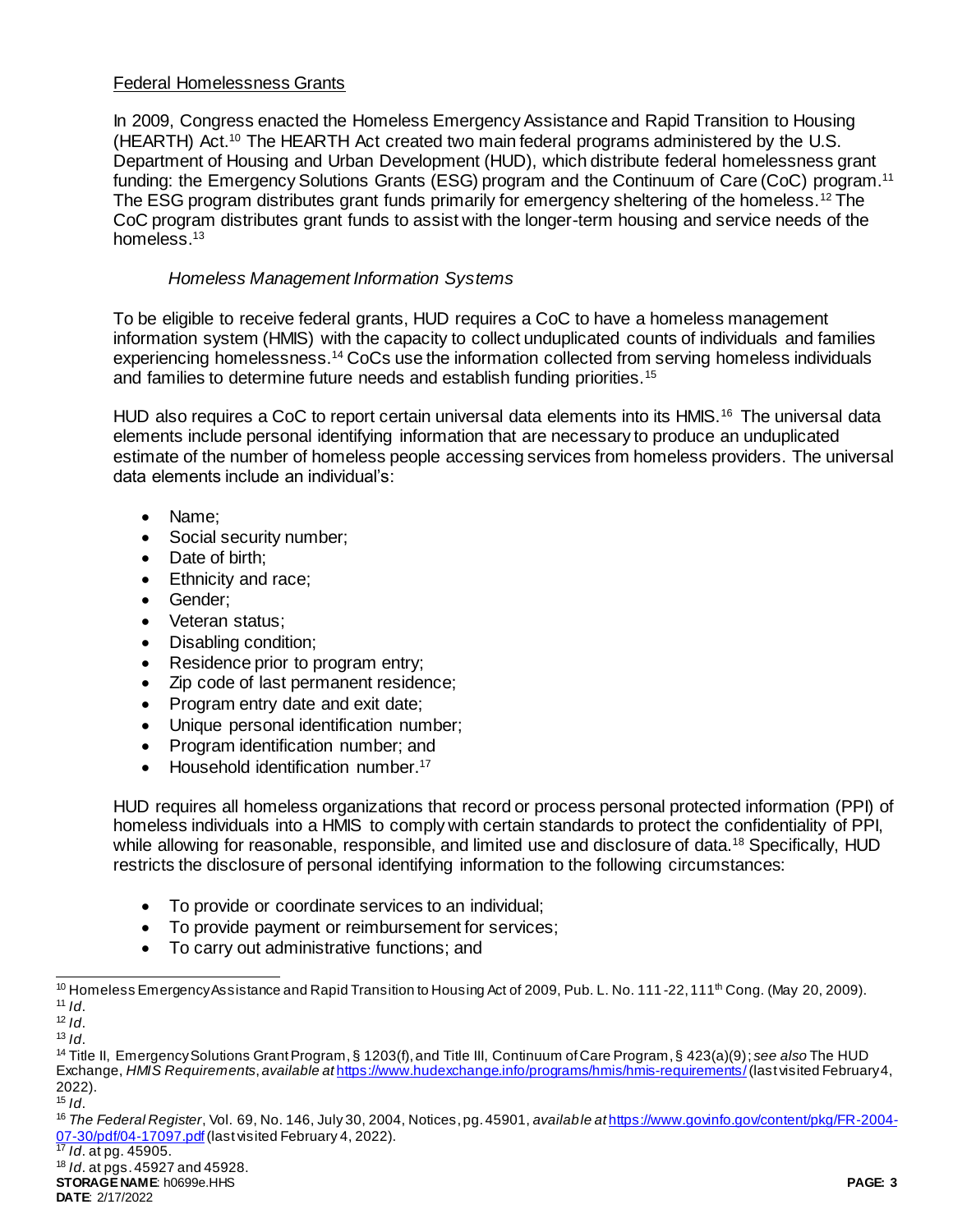$\bullet$  To create de-identified personal identifying information.<sup>19</sup>

In addition to meeting the confidentiality and security requirements above, HUD requires CoC lead agencies and their local CoCs and homeless organizations to develop and implement written procedures to ensure that the following information is kept secure and confidential for individuals who receive assistance under the ESG program or the CoC program:

- All records containing the PPI of any individual or family who applies for and/or receives assistance from the CoC program or the ESG program;
- The address or location of any domestic violence project assisted under the CoC program or the ESG program, except with written authorization of the person responsible for the project or shelter; and
- The address or location of any housing of a program participant, except as provided under a preexisting privacy policy of the recipient or subrecipient and consistent with State and local laws regarding privacy and obligations of confidentiality.<sup>20</sup>

Despite these protections, some local homeless organizations that comprise certain CoCs do not share information in a HMIS about individuals to whom they provide assistance because they don't want the individual's personal identifying information to become a public record as a result of Florida's public policy regarding access to government records. This leads to the potential for a homeless individual to receive duplicate funding from multiple homeless organizations.<sup>21</sup>

# *Point-in-Time Counts*

HUD requires CoCs to annually conduct a point-in-time (PIT) count of people experiencing homelessness who are sheltered in an emergency shelter or transitional housing.<sup>22</sup> CoCs use their HMIS to conduct the PIT count on a single day of the year to provide a snapshot of the number of homeless people who are sheltered.<sup>23</sup> The PIT count includes the universal data elements/personal identifying information detailed above (name, social security number, date of birth, etc.) to ensure the count is accurate and unduplicated.

CoCs are also required to biennially conduct a PIT count of unsheltered people experiencing homelessness.<sup>24</sup> This count is conducted by surveying homeless individuals in the community. The survey also includes personal identifying information.<sup>25</sup>

# **Effect of the Bill**

The bill creates a public record exemption for individual identifying information contained in a PIT count or a homeless management information system that is collected pursuant to federal law. Further, the bill provides that the public record exemption applies retroactively to individual identifying information collected in a PIT count or a homeless management information system prior to the effective date of the bill.

The bill also authorizes aggregate information from a PIT count or a homeless management information system to be released as long as it does not disclose an individual's identifying information.

The bill provides a public necessity statement as required by article I, section 24(c) of the Florida Constitution. The public necessity statement provides that public knowledge of identifying information of a homeless individual could lead to discrimination or ridicule of the individual which could make them

<sup>22</sup> The HUD Exchange, *Point-in-Time Count and Housing Inventory Count*, *available at* [https://www.hudexchange.info/programs/hdx/pit](https://www.hudexchange.info/programs/hdx/pit-hic/)[hic/](https://www.hudexchange.info/programs/hdx/pit-hic/) (last visited February 4, 2022).

 $^{23}$  *Id.* 

l

 $24$  *Id.* 

<sup>19</sup> *Id*. at pg. 45928.

 $^{20}$  24 C.F.R. § 578.103(b), and 24 C.F.R. § 576.500(x).

<sup>21</sup> Email from Chris Johnson, Chief Executive Officer, Suncoast Partnership to End Homelessness, RE: HB 699, (January 10, 2022).

<sup>25</sup> Sample surveys are *available at*

**STORAGE NAME**: h0699e.HHS **PAGE: 4** <https://www.pointintime.info/simtechsolutions/assets/File/PIT%202018%20Unsheltered%20Survey.pdf> (last visited February 4, 2022).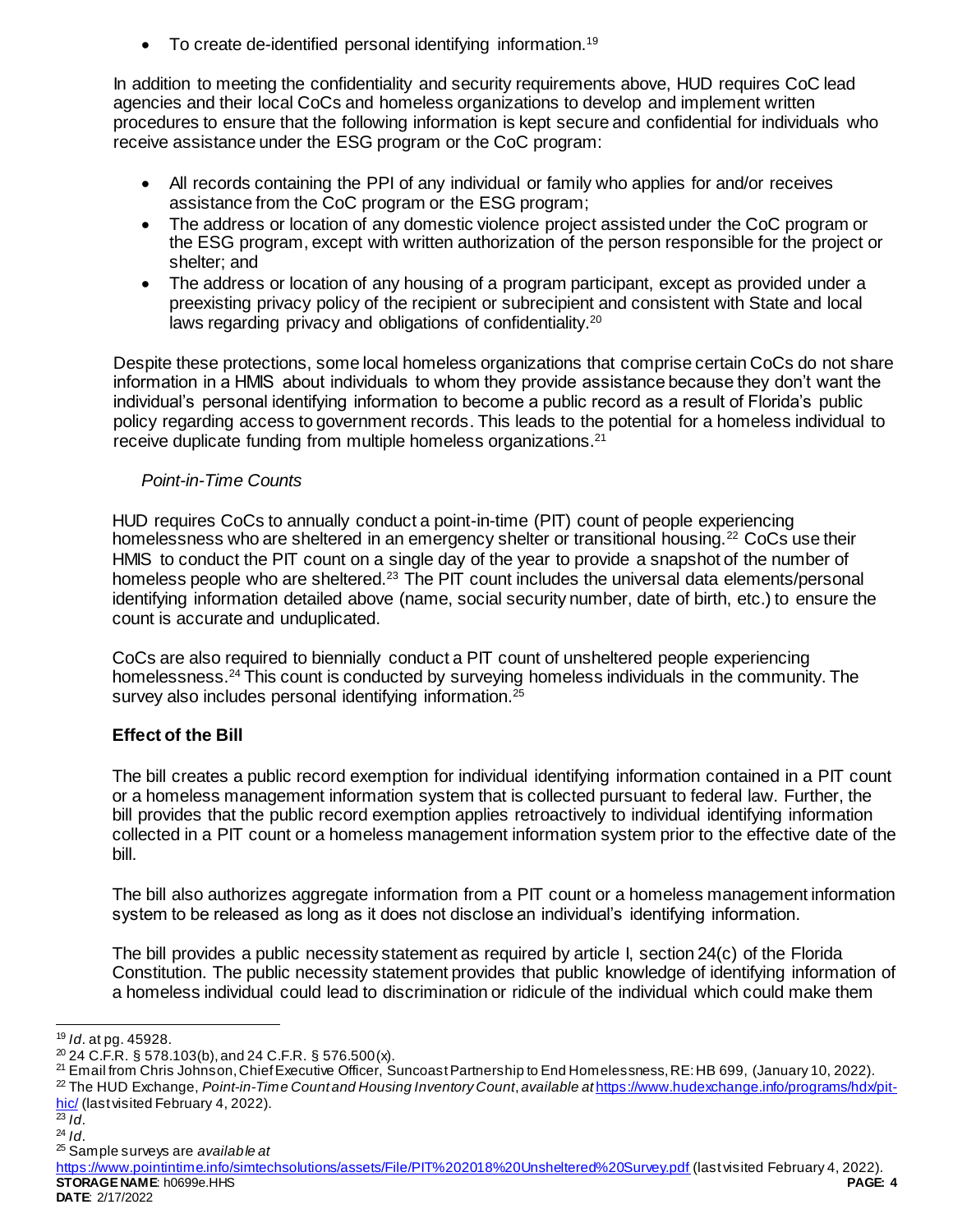reluctant to seek assistance. Public knowledge of such information may also create a greater risk of injury to affected individuals who are survivors of domestic violence or suffer from mental illness or substance abuse. Additionally, public knowledge of such information may create a heightened risk for fraud and identity theft to affected individuals. The harm from disclosing the individual identifying information of a person contained in a PIT count or in a homeless management information system outweighs any public benefit that can be derived from widespread and unfettered access to such information.

The bill further provides that the exemption is subject to the Open Government Sunset Review Act and will be repealed on October 2, 2027, unless the Legislature reviews and renews the exemption before that date.

The bill requires the Division of Law Revision to replace the phrase "the effective date of this act" wherever it occurs with the date the bill becomes law.

The bill is effective upon becoming law.

- B. SECTION DIRECTORY:
	- **Section 1:** Creates s. 420.6231, F.S., relating to individual identifying information in homelessness counts and databases; public records exemption.
	- **Section 2: Provides a statement of public necessity.**

**Section 3:** Directs the Division of Law Revision to take certain actions.

**Section 4:** Provides an effective date of upon becoming a law.

# **II. FISCAL ANALYSIS & ECONOMIC IMPACT STATEMENT**

## A. FISCAL IMPACT ON STATE GOVERNMENT:

1. Revenues:

None.

2. Expenditures:

None.

- B. FISCAL IMPACT ON LOCAL GOVERNMENTS:
	- 1. Revenues: None.
	- 2. Expenditures:

None.

- C. DIRECT ECONOMIC IMPACT ON PRIVATE SECTOR: None.
- D. FISCAL COMMENTS:

None.